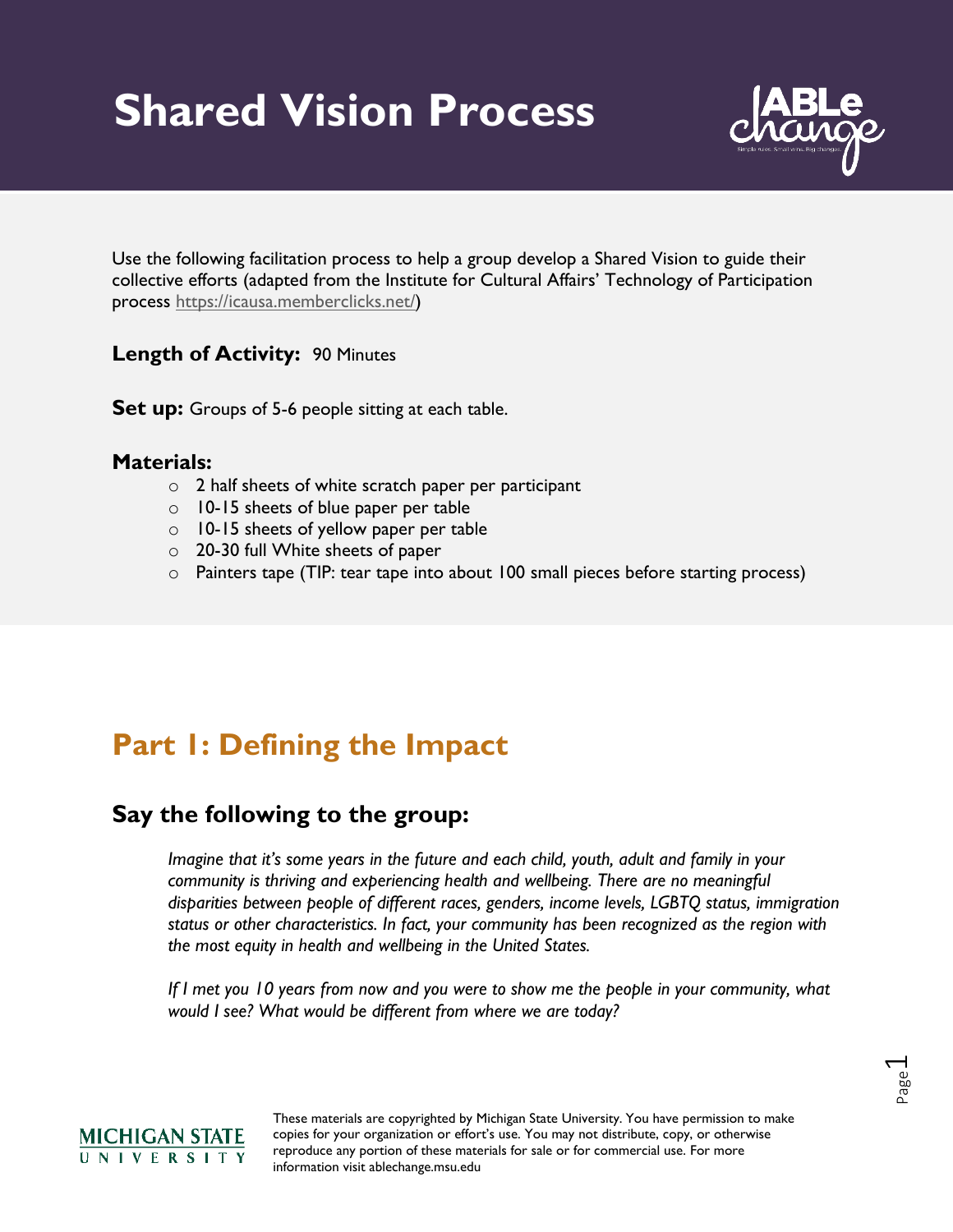

### **Brainstorming Instructions:**

- 1. Give stakeholders about 7 minutes to write down their answer to this question on the sheet of white scratch paper at the table.
- 2. Have each individual share their ideas with the members at their table and create a shared list. Ask members to listen carefully to what is said and identify pieces that really resonate with them.
- 3. When finished sharing, have each group select 5-7 ideas that are most important to share with the large group.
- 4. Ask tables to write each prioritized idea in 10 words or less on a separate **BLUE** card. Make sure to write BIG, using the markers at the table

### **Sorting Instructions:**

- 5. Ask each group to identify the one card from their pile that excites them the most and tape it in a horizontal row on another section of the wall (tape these at about eye level).
- 6. Ask groups if they have any cards that are similar to what was just shared. If yes, tape these cards directly underneath the corresponding card on the wall to form columns.
- 7. Ask all group which of their remaining cards will be the most difficult to create. Have them tape each card horizontally alongside the initial row of cards at eye level.
- 8. Ask if any of the other groups have something similar to these new cards; if yes, tape these cards directly underneath the corresponding cards on the wall.
- 9. Repeat this process until all cards have been taped on the wall, asking about which cards will be most easy to put in place, most different than anything up on the wall, etc..

### **Labeling Instructions:**

10. Have the group come up with brief (4-7 words) labels for each column of cards on the wall.

Write each label on a white piece of paper and tape at the top of each column of cards (see image on right for example).



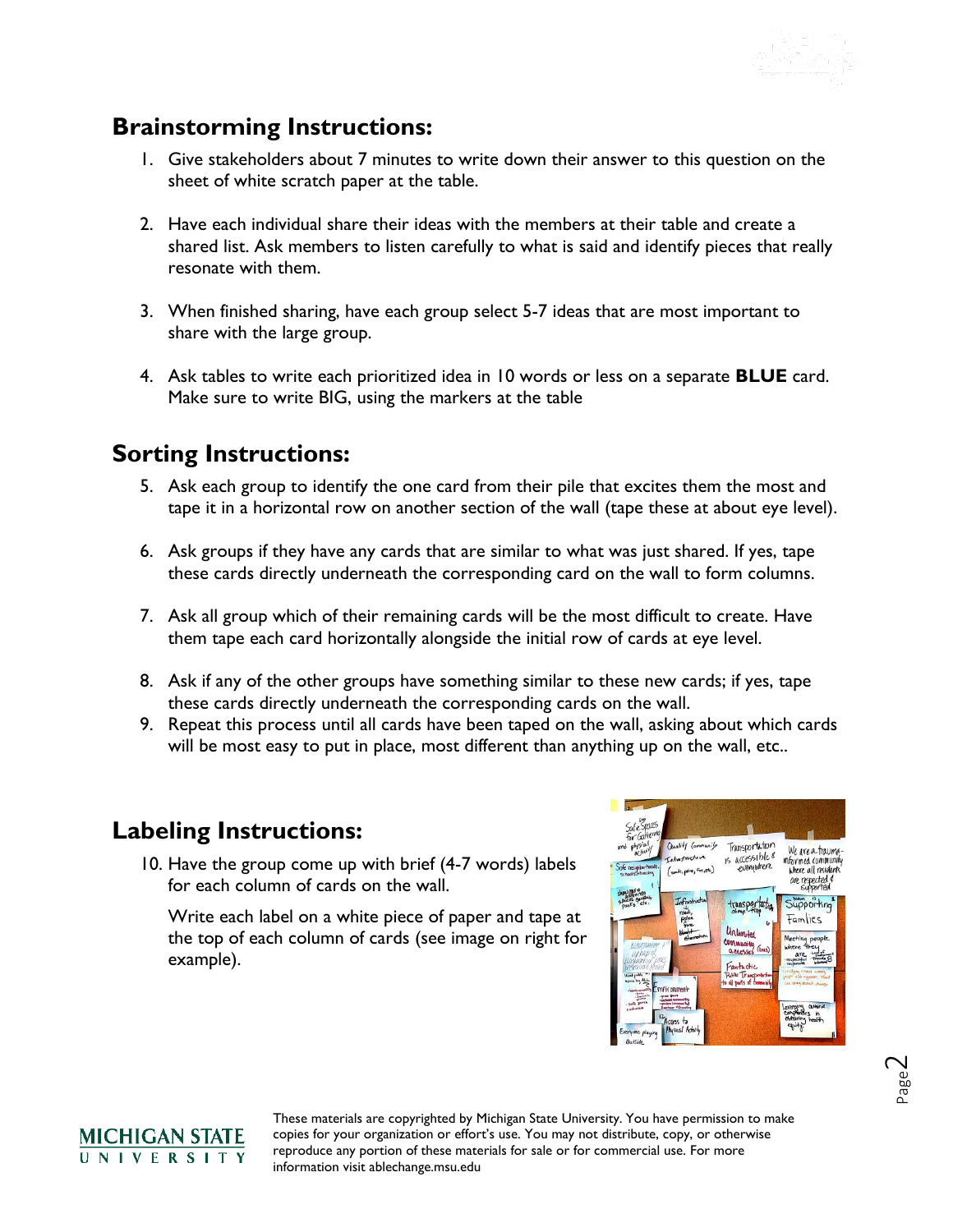

### **Large group conversation**

11. Ask the group to look at the vision on the wall and answer the following questions:

- What do you think about this vision? Is there anything missing?
- Who else do we need to engage in this visioning process? **(Mark on flip chart on wall)**
- What else do we need to consider as we move towards creating a shared vision for health equity within this community? (**Mark on flip chart on wall )**

# **Part 2: Defining Conditions Needed to Realize Impact**

### **Say the following to the group**

(you can also put on screen or flip chart)

*Continue to imagine it's 10 years from now, and we are seeing all these changes on the wall. Now I want you to imagine a reporter from Time Magazine is coming to learn about what you did to make this happen. She wants to talk to people like you who were a part of these change efforts to find out what your community put in place that made it possible to achieve the vision impacts we just listed on the wall.* 

*Imagine this reporter is coming to you for an interview. She asks you to describe what your community put in place to achieve its vision, specifically what was put in place within:*

- *people*
- *neighborhoods*
- *organizations*
- *how organizations work together,*
- *how families partner with organizations*
- *our broader community*



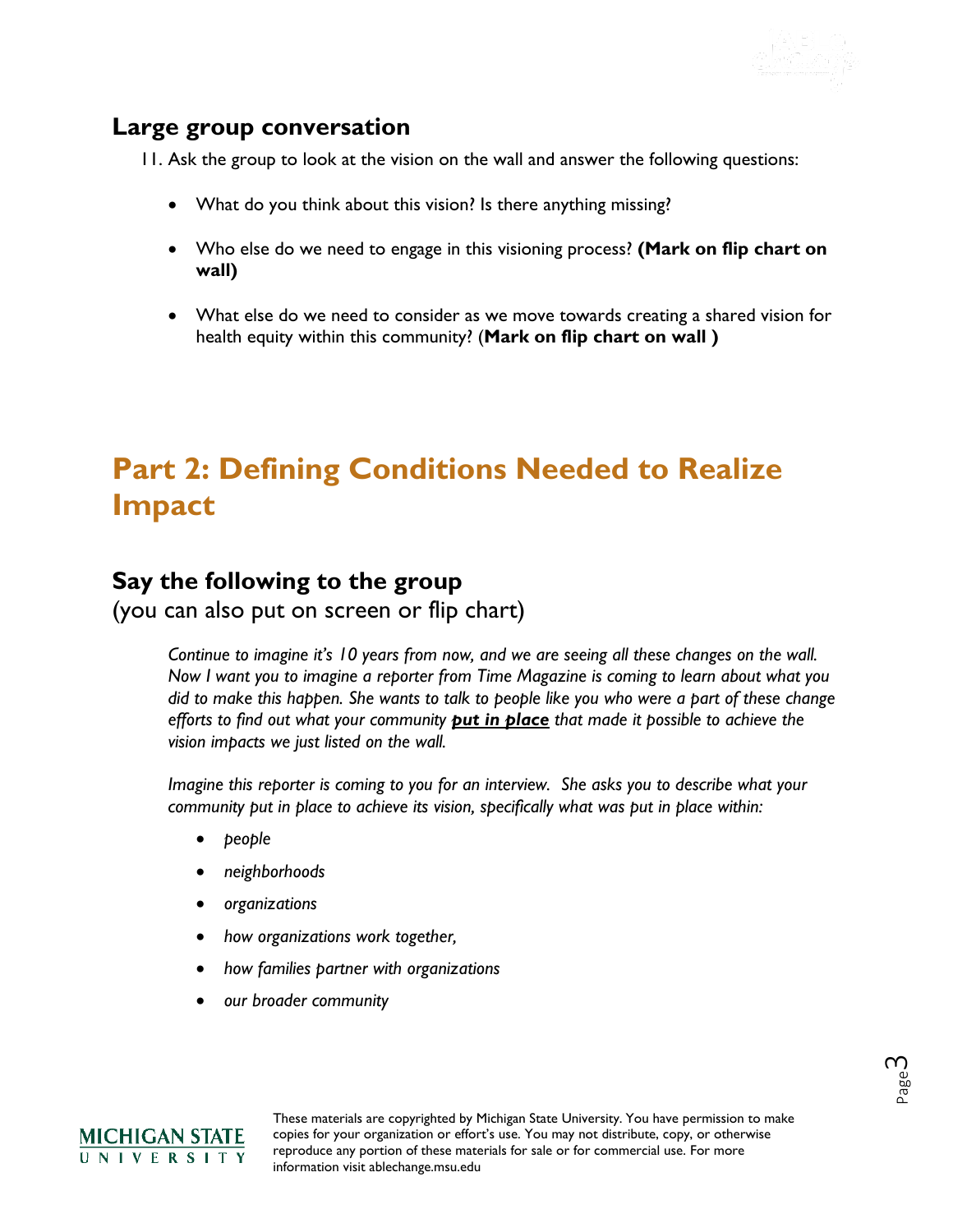

### **Brainstorming Instructions:**

- 1. Give stakeholders about 7 minutes to write down their answer to this question on the sheet of white scratch paper at the table.
- 2. Have each individual share their ideas with the members at their table and create a shared list. Ask members to listen carefully to what is said and identify pieces that really resonate with them.
- 3. When finished sharing, have each group select 5-7 ideas that are most important to share with the large group.
- 4. Ask tables to write each prioritized idea in 10 words or less on a separate **YELLOW** card. Make sure to write BIG, using the markers at the table

### **Sorting Instructions:**

- 5. Ask each group to identify the one card from their pile that will be the most fun to put in place and tape it in a horizontal row on another section of the wall (tape these at about eye level).
- 6. Ask groups if they have any cards that are similar to what was just shared. If yes, tape these cards directly underneath the corresponding card on the wall to form columns.
- 7. Ask all group which of their remaining cards will be the most challenging to put in place. Have them tape each card horizontally alongside the initial row of cards at eye level.
- 8. Ask if any of the other groups have something similar to these new cards; if yes, tape these cards directly underneath the corresponding cards on the wall.Repeat this process until all cards have been taped on the wall, asking about which cards will be most easy to put in place, most different than anything up on the wall, etc.

### **Labeling Instructions:**

9. Have the group come up with brief (4-7 words) labels for each column of cards on the wall. Write each label on a white piece of paper and tape at the top of each column of cards (see image on right for example).